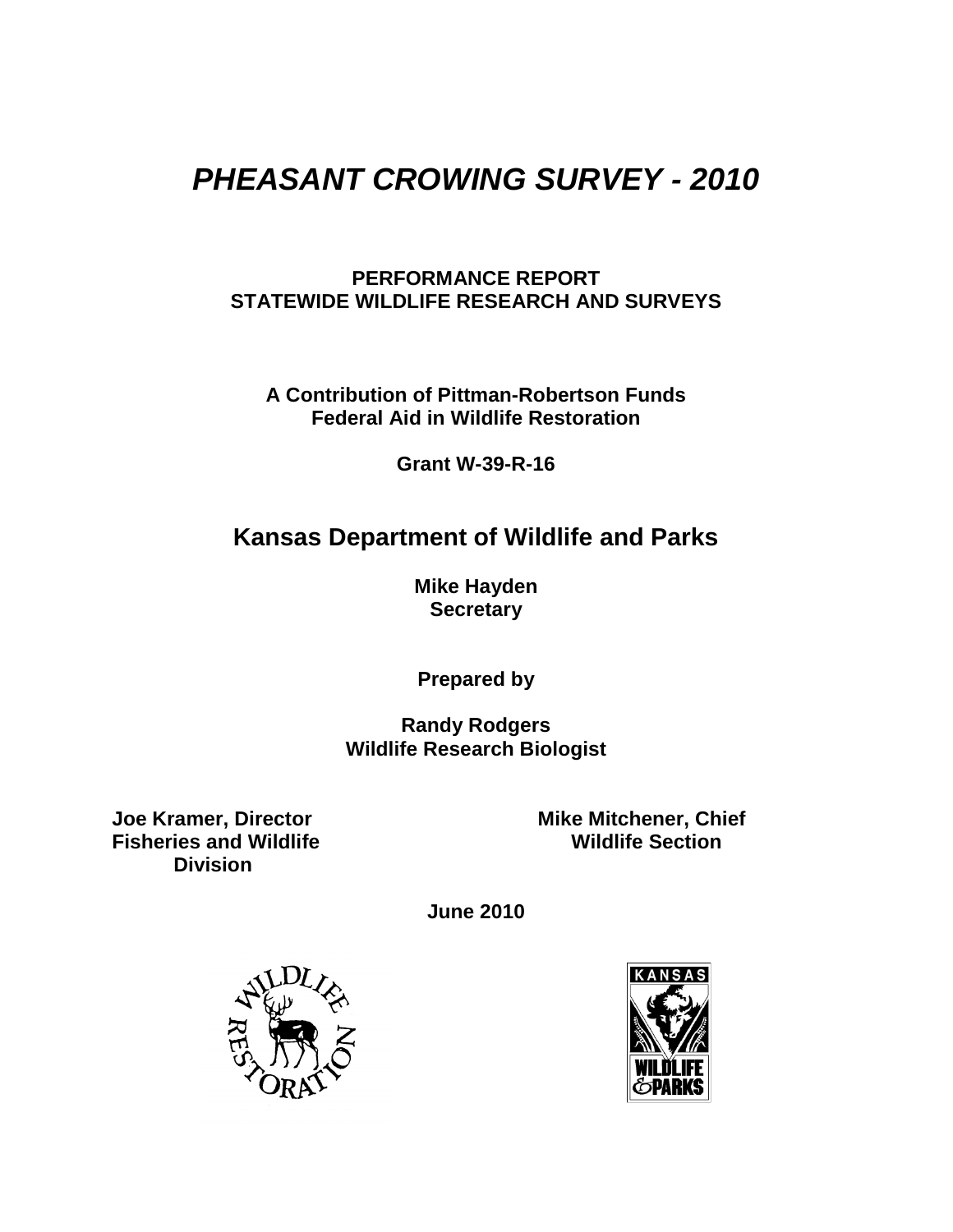#### **PERMISSION TO QUOTE**

**This is an annual progress report that may contain information subject to future modification or revision. Persons wishing to quote from this report, for reproduction or reference, should first obtain permission from the Chief of the Wildlife Section, Kansas Department of Wildlife and Parks, 512 SE 25th Avenue, Pratt, KS 67124.**

#### **EQUAL OPPORTUNITY STATEMENT**

**This program receives Federal financial assistance from the U.S. Fish and Wildlife Service. Under Title VI of the Civil Rights Act of 1964, Section 504 of the Rehabilitation Act of 1973, Title II of the Americans with Disabilities Act of 1990, the Age Discrimination Act of 1975, and Title IX of the Education Amendments of 1972, the U.S. Department of the Interior and its bureaus prohibit discrimination on the basis of race, color, national origin, age, disability or sex (in educational programs). If you believe that you have been discriminated against in any program, activity or facility, or if you desire further information, please write to:**

**The U.S. Fish and Wildlife Service Office of Diversity and Civil Rights Programs- External Programs 4040 North Fairfax Drive, Suite 130 Arlington, VA 22203**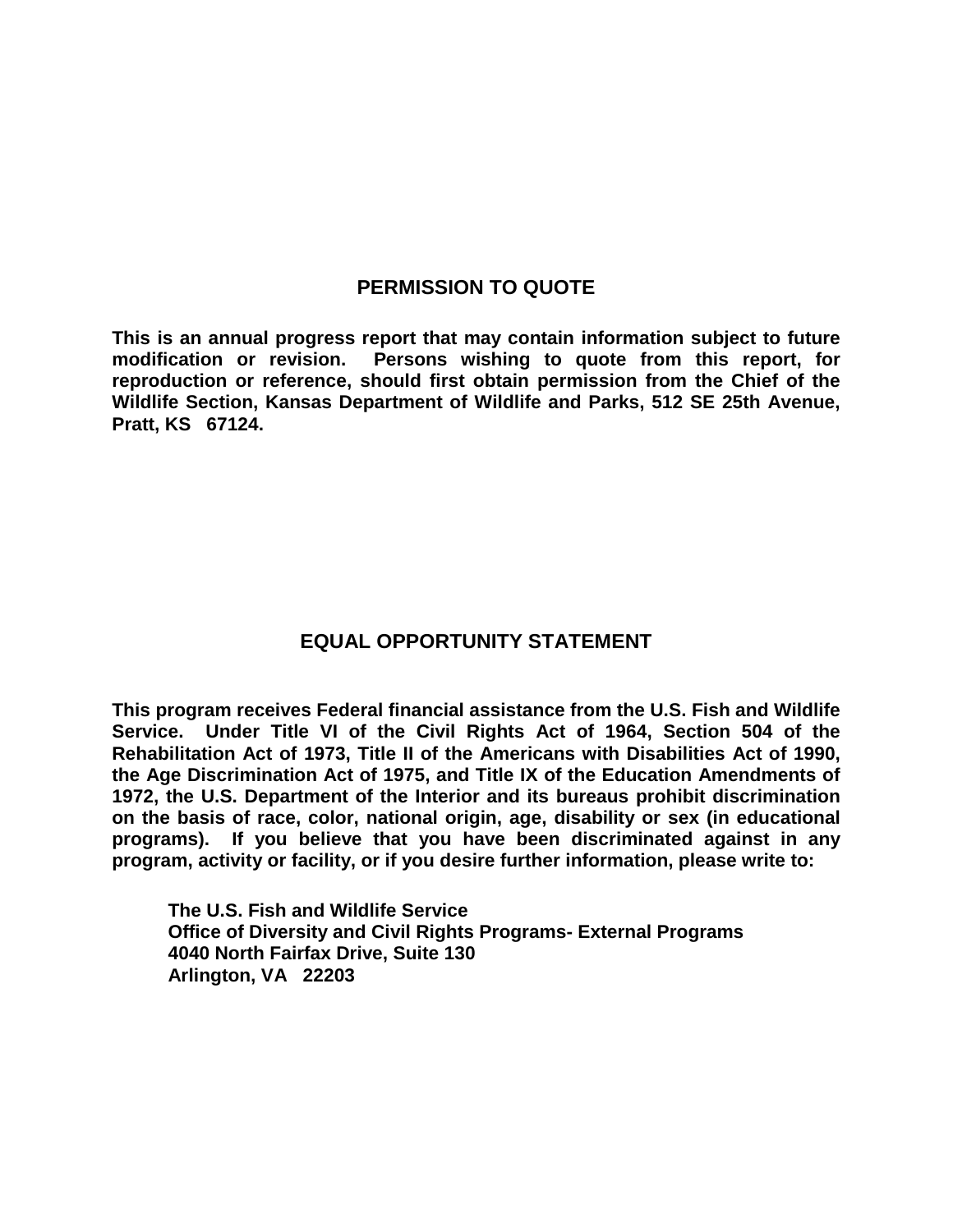#### *KANSAS PHEASANT CROWING SURVEY – 2010* **Federal Aid in Wildlife Restoration Grant W-39-R-16**

Prepared by: Randy Rodgers, Wildlife Research Biologist

The survey period was from April 25 through May 21 and was extended 6 days later than the normal May 15 ending date due to poor weather conditions. The results of the 2010 survey and comparisons to the 2009 data are presented in table 1. All of the 63 established routes were assigned for 2010 (routes in Osage and Coffee counties are run only in even-numbered years) and 60 were successfully run. Forty-six of the routes were completed in both 2009 and 2010 by the same observers. Personnel assigned these surveys are noted in Table 2. Rangewide and regional trends since the survey's 1997 initiation are shown on page 5.

**Rangewide:** The 2010 Pheasant Crowing Survey (PCS) index was 19.3 crows per station and the comparable routes increased a mean of 1% over 2009. This was not a significant increase (*P* = 0.344). Overall, 22 of the 46 comparable routes increased, 22 decreased, and 2 were unchanged from last year. **Northwest:** All of the 12 routes were run and all 11 were run by the same observers as in 2009. The regional Northwest PCS index was 39.3 and the mean of the 11 comparable routes decreased 3%, not a significant change (*P* = 0.429). Five of the 11 routes run by the same observer in both years increased, 5 decreased, and 1 was unchanged. **Northcentral:** Eleven of the 12 routes were run, yielding a PCS index of 13.0. Nine of these routes were run by last year's observers. Of these, 2 routes increased, 7 decreased, and the average of those 9 routes decreased 17%, which was statistically significant (*P* = 0.043). The Smith County route was not run. **Northeast:** All of the 10 routes were run and 9 were completed by the 2009 observers. The regional PCS index was 6.3. The mean index for the 9 comparable routes increased 8% which was not statistically significant  $(P = 0.297)$ . Five of the 9 comparable survey routes increased and 4 decreased. **Southwest:** Seventeen of the 18 routes were completed and 12 of those were run by the same observer as last year. The regional PCS index was 22.5. Six of the12 comparable routes increased, 5 decreased, and 1 was unchanged yielding an average decrease of 9%, not a significant change ( $P = 0.187$ ). The Seward–Haskell route was not run. **Southcentral:** Eight of the 9 survey routes were successfully run this spring and 5 of those had the same observers as in 2009. This yielded a regional PCS index of 7.3. The PCS index for the 5 comparable routes increased 53%, which was statistically significant ( $P = 0.040$ ). Four of the 5 comparable routes increased and 1 decreased. The Kingman–Reno route was not run.

Although the winter of 2009–10 was generally colder and produced more snow than average, conditions were not sufficiently severe to significantly impact pheasant populations. As is typical, regional changes in the PCS indices this year largely reflect weather conditions during the 2009 reproductive period. The only region to experience a significant decline was the northcentral region where excessive heavy rains during the 2009 late nesting and early broodrearing periods reduced production. Despite what appeared to be excellent nesting and broodrearing conditions in the northwest, there was little change in the index from 2009 to 2010, possibly suggesting that the excellent population in the region is near carrying capacity. Somewhat surprising was the significant increase in the southcentral region. Pheasant harvest reports last fall were better than expected in the southcentral region, but the strong increase may have been influenced by the fact that only 5 of the 9 survey routes in the region could be used for the 2009–2010 comparison. Although the increase in the southwest regional index was modest and not statistically significant, it is likely the increase was real and reflected the improved spring moisture and breeding conditions in the region in 2009, following drought during the 2008 nesting and brood-rearing periods.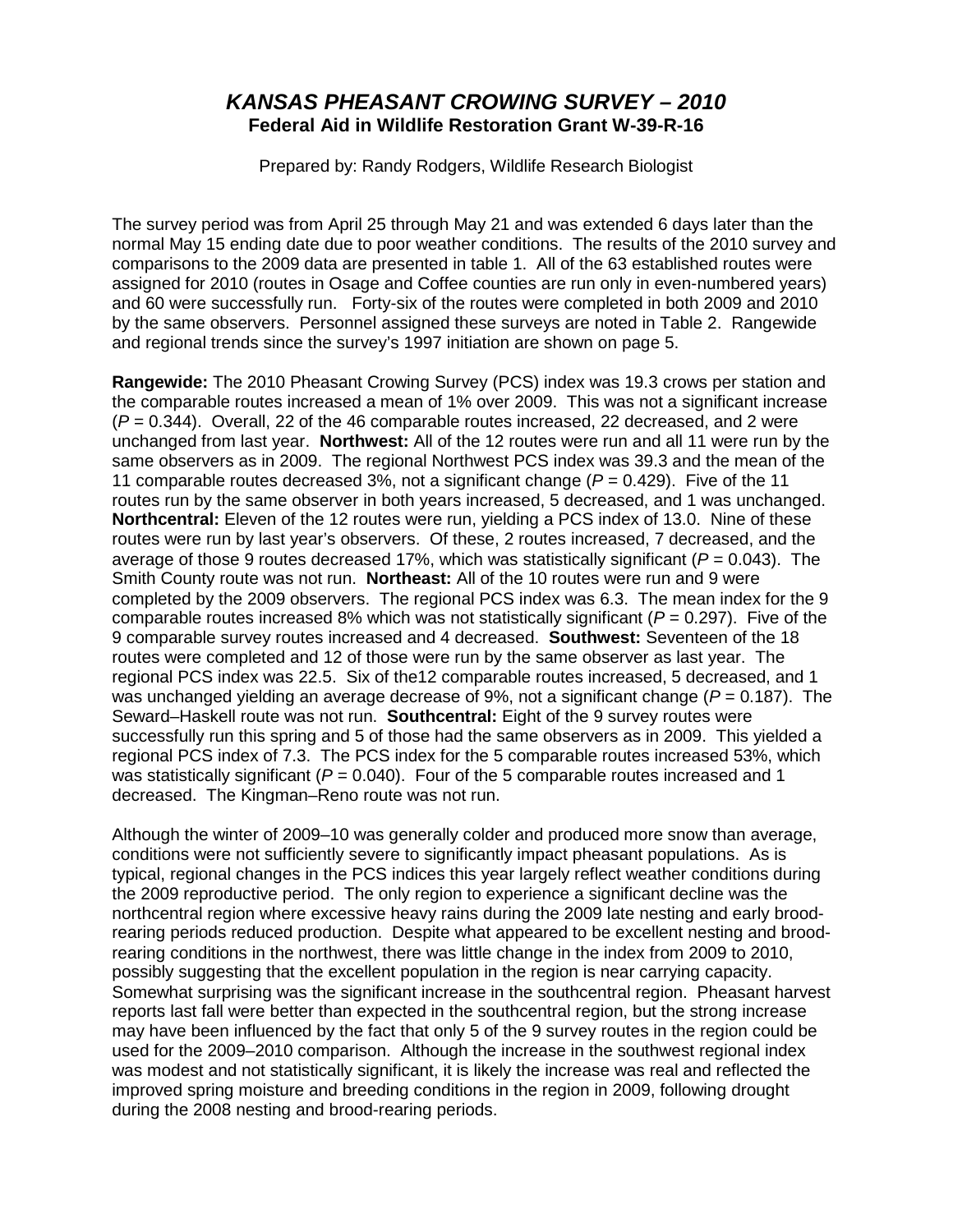Table 1. Kansas Pheasant Crowing Survey Results -- 2010.

|    |                | 2009      | 2010      | 1-Year |   |                 | 2009      | 2010      | 1-Year   |
|----|----------------|-----------|-----------|--------|---|-----------------|-----------|-----------|----------|
|    |                | Crows Per | Crows Per | Change |   |                 | Crows Per | Crows Per | Change   |
|    | Route          | Station   | Station   | (%)    |   | Route           | Station   | Station   | (%)      |
|    |                |           |           |        |   |                 |           |           |          |
|    | Gove NE        | 29.4      | 35.4      | 20     |   | Clark           | 21.0      | 17.6      | $-16$    |
|    | Gove SW        | 27.6      | 34.4      | 25     |   | Edwards         | 7.2       | 14.3      | 99       |
| N  | Gove-Logan     | 41.0      | 44.1      | 8      |   | Finney          | 18.1      | 31.3      | 73       |
| O  | Graham         | 78.4      | 39.9      | $-49$  |   | Ford            | 43.6      | 33.2      | $-24$    |
| R  | Logan          | 43.8      | 35.5      | $-19$  | s | Gray            | 39.4      | 50.3      | 28       |
|    | Logan SE       | 26.9      | 18.6      | $-31$  | O | Hodgeman        | 25.4      | 33.3      | 31       |
| н  | <b>Norton</b>  | 51.4      | 51.6      | 0      | U | Kearny-Hamilton | 4.0       | 19.3      | 382      |
| w  | Rawlins-Thomas | 27.1      | 44.8      | 65     |   | Morton-Stanton  | 9.1       | 8.3       |          |
| E. | Sheridan       | 47.7      | 46.2      | -3     | н | Ness-Lane       | 26.3      | 26.3      | $\Omega$ |
| S  | Sherman        |           | 53.4      |        | w | Pawnee          | 30.6      | 31.4      | 2        |
|    | Thomas         | 24.1      | 37.3      | 55     | Е | Pawnee (Irrig.) | 19.4      | 16.0      | $-18$    |
|    | Trego          | 31.8      | 30.3      | -5     | S | Pratt           |           | 8.8       |          |
|    |                |           |           |        |   | Rush            | 28.4      | 20.8      | $-27$    |
|    | Region Mean*   | 39.0      | 39.3      | (-3)   |   | Scott           |           | 37.0      |          |
|    |                |           |           |        |   | Counced Hookell | ACC       |           |          |

|   |                 | 2009      | 2010      | 1-Year           |              | Stafford-Barton      | 15.3      | 10.9      | $-29$  |
|---|-----------------|-----------|-----------|------------------|--------------|----------------------|-----------|-----------|--------|
|   |                 | Crows Per | Crows Per | Change           |              | <b>Stevens</b>       | 28.3      | 16.8      | ~      |
|   | Route           | Station   | Station   | (%)              |              | Wichita-Greeley      | 9.3       | 6.9       | ~      |
| N | Barton          | 15.7      | 20.1      | 28               |              | Region Mean *        | 21.4      | 22.5      | (+9)   |
| O | Cloud           | 5.0       | 2.9       | -42              |              |                      |           |           |        |
| R | Ellis           | 12.7      | 19.3      | $\tilde{}$       |              |                      | 2009      | 2010      | 1-Year |
|   | Ellsworth       | 6.9       | 6.7       | $-3$             | s            |                      | Crows Per | Crows Per | Change |
| н | Lincoln         | 21.1      | 15.9      | $-25$            | $\mathbf{o}$ | Route                | Station   | Station   | $(\%)$ |
| С | Mitchell        | 21.0      | 8.9       | $\tilde{}$       | U            |                      |           |           |        |
| Е | Osborne         | 20.2      | 16.5      | $-18$            | т            | <b>Butler-Marion</b> | 1.3       | 1.7       | 36     |
| N | <b>Phillips</b> | 18.5      | 13.1      | $-29$            | н            | Comanche             |           | 3.9       |        |
|   | Republic        | 15.5      | 8.6       | -45              | С            | Cowley-Sumner        | 5.6       | 12.1      | 114    |
| R | Rice            | 9.4       | 12.5      | 33               | Е            | Harper               |           | 6.5       |        |
| A | Rooks           | 24.6      | 18.0      | $-27$            | N            | Kingman-Reno         | 7.4       |           |        |
|   | Smith           | 10.5      |           |                  | т            | McPherson            | 6.4       | 9.7       | 53     |
|   |                 |           |           |                  | R            | McPhers.-Marion      | 9.0       | 12.7      | 41     |
|   | Region Mean *   | 15.1      | 13.0      | $***$<br>$(-17)$ | A            | Reno                 | 8.3       | 9.4       |        |

|    |                  | 2009      | 2010      | 1-Year     |   |                                    |           |           |         |
|----|------------------|-----------|-----------|------------|---|------------------------------------|-----------|-----------|---------|
|    |                  | Crows Per | Crows Per | Change     |   | Region Mean *                      | 5.8       | 7.3       | (+53) * |
|    | Route            | Station   | Station   | (%)        |   |                                    |           |           |         |
|    |                  |           |           |            | s |                                    | 2008      | 2010      | 2-Year  |
| N  | Brown-Nemaha     | 0.6       | 1.8       | 184        | O |                                    | Crows Per | Crows Per | Change  |
| O  | Dickinson-Clay   | 10.6      | 16.2      | 53         | U | Route                              | Station   | Station   | $(\%)$  |
| R  | Jackson-Jeffers. | 0.6       | 2.1       | 280        | т |                                    |           |           |         |
|    | Marshall         |           | 4.3       | $\tilde{}$ | н | Coffee                             | 0.0       | 0.0       |         |
| н  | Morris           | 0.8       | 1.7       | 111        | Е | Osage                              | 0.0       | 0.0       |         |
| F. | Ottawa           | 22.6      | 20.3      | $-10$      | A |                                    |           |           |         |
| A  | Riley            | 4.2       | 4.7       | 13         | s | Region Mean *                      |           |           |         |
| s  | Shawnee          | 1.2       | 0.8       | $-32$      |   | (SE routes run only in even years) |           |           |         |
|    | Wabaunsee        | 1.6       | 1.2       | $-24$      |   |                                    |           |           |         |
|    | Washington       | 12.4      | 10.1      | $-18$      |   |                                    | 2009      | 2010      | 1-Year  |
|    |                  |           |           |            | R |                                    | Crows Per | Crows Per | Change  |
|    | Region Mean *    | 6.1       | 6.3       | (+8)       | A | Route                              | Station   | Station   | (%)     |

|                | 2009      | 2010      | 1-Year   |   |                 | 2009      | 2010      | 1-Year                |
|----------------|-----------|-----------|----------|---|-----------------|-----------|-----------|-----------------------|
|                | Crows Per | Crows Per | Change   |   |                 | Crows Per | Crows Per | Change                |
| Route          | Station   | Station   | (%)      |   | Route           | Station   | Station   | (%)                   |
|                |           |           |          |   |                 |           |           |                       |
| Gove NE        | 29.4      | 35.4      | 20       |   | Clark           | 21.0      | 17.6      | -16                   |
| Gove SW        | 27.6      | 34.4      | 25       |   | Edwards         | 7.2       | 14.3      | 99                    |
| Gove-Logan     | 41.0      | 44.1      | 8        |   | Finney          | 18.1      | 31.3      | 73                    |
| Graham         | 78.4      | 39.9      | -49      |   | Ford            | 43.6      | 33.2      | -24                   |
| Logan          | 43.8      | 35.5      | $-19$    | s | Gray            | 39.4      | 50.3      | 28                    |
| Logan SE       | 26.9      | 18.6      | -31      | O | Hodgeman        | 25.4      | 33.3      | 31                    |
| Norton         | 51.4      | 51.6      | $\Omega$ | U | Kearny-Hamilton | 4.0       | 19.3      | 382                   |
| Rawlins-Thomas | 27.1      | 44.8      | 65       | т | Morton-Stanton  | 9.1       | 8.3       |                       |
| Sheridan       | 47.7      | 46.2      | $-3$     | н | Ness-Lane       | 26.3      | 26.3      | 0                     |
| Sherman        |           | 53.4      |          | W | Pawnee          | 30.6      | 31.4      | 2                     |
| Thomas         | 24.1      | 37.3      | 55       | Е | Pawnee (Irrig.) | 19.4      | 16.0      | -18                   |
| Trego          | 31.8      | 30.3      | -5       | S | Pratt           |           | 8.8       |                       |
|                |           |           |          | т | Rush            | 28.4      | 20.8      | $-27$                 |
| Region Mean*   | 39.0      | 39.3      | $(-3)$   |   | Scott           |           | 37.0      |                       |
|                |           |           |          |   | Seward-Haskell  | 16.6      |           |                       |
|                | 2009      | 2010      | 1-Year   |   | Stafford-Barton | 15.3      | 10.9      | $-29$                 |
|                | Crows Per | Crows Per | Change   |   | <b>Stevens</b>  | 28.3      | 16.8      | $\tilde{\phantom{a}}$ |
| Route          | Station   | Station   | (%)      |   | Wichita-Greeley | 9.3       | 6.9       |                       |
|                |           |           |          |   |                 |           |           |                       |
| Barton         | 15.7      | 20.1      | 28       |   | Region Mean *   | 21.4      | 22.5      | (+9)                  |

| <b>Ellis</b> | 12.7      | 19.3      | $\tilde{}$       |   |                      | 2009      | 2010                                              | 1-Year |
|--------------|-----------|-----------|------------------|---|----------------------|-----------|---------------------------------------------------|--------|
| Ellsworth    | 6.9       | 6.7       | -3               | s |                      | Crows Per | Crows Per                                         | Change |
| Lincoln      | 21.1      | 15.9      | $-25$            | O | Route                | Station   | Station                                           |        |
| Mitchell     | 21.0      | 8.9       | $\tilde{}$       | U |                      |           |                                                   |        |
| Osborne      | 20.2      | 16.5      | $-18$            |   | <b>Butler-Marion</b> | 1.3       | 1.7                                               | 36     |
| Phillips     | 18.5      | 13.1      | $-29$            | н | Comanche             |           | 3.9                                               |        |
| Republic     | 15.5      | 8.6       | $-45$            | С | Cowley-Sumner        | 5.6       | 12.1                                              | 114    |
| Rice         | 9.4       | 12.5      | 33               | E | Harper               |           | 6.5                                               |        |
| Rooks        | 24.6      | 18.0      | $-27$            | N | Kingman-Reno         | 7.4       |                                                   |        |
| Smith        | 10.5      |           | $\tilde{}$       |   | McPherson            | 6.4       | 9.7                                               | 53     |
|              |           |           |                  | R | McPhers.-Marion      | 9.0       | 12.7                                              | 41     |
| Region Mean* | 15.1      | 13.0      | $***$<br>$(-17)$ | A | Reno                 | 8.3       | (%)<br>9.4<br>2.7<br>-10<br>$***$<br>(+53)<br>7.3 |        |
|              |           |           |                  |   | Sedgwick-Harv.       | 3.0       |                                                   |        |
|              | 2009      | 2010      | 1-Year           |   |                      |           |                                                   |        |
|              | Crows Per | Crows Per | Change           |   | Region Mean *        | 5.8       |                                                   |        |

| s |         | 2008    | 2010                | 2-Year  |
|---|---------|---------|---------------------|---------|
| О |         |         | Crows Per Crows Per | Change  |
| U | Route   | Station | Station             | $(\% )$ |
|   |         |         |                     |         |
| н | Coffee  | 0.0     | 0.0                 |         |
| Е | Osage   | 0.0     | 0.0                 |         |
| А |         |         |                     |         |
| ົ | $D = 1$ |         |                     |         |

| $\cdots$                                                | $\cdots$ | $\overline{\phantom{a}}$ |      |   |               |           |           |        |
|---------------------------------------------------------|----------|--------------------------|------|---|---------------|-----------|-----------|--------|
| Washington                                              | 12.4     | 10.1                     | -18  |   |               | 2009      | 2010      | 1-Year |
|                                                         |          |                          |      | R |               | Crows Per | Crows Per | Change |
| Region Mean *                                           | 6.1      | 6.3                      | '+8) | A | Route         | Station   | Station   | (%)    |
|                                                         |          |                          |      | N |               |           |           |        |
| es consist of 11 stations at approx. 2-mile intervals.  |          |                          |      | G | Range Mean*   | 19.0      | 19.3      | (+1)   |
| istening interval at each station is exactly 2 minutes. |          |                          |      |   | (Excludes SE) |           |           |        |

Routes consist of 11 stations at approx. 2-mile intervals. The listening interval at each station is exactly 2 minutes.

\* **Means** are derived from **all completed** survey routes in the respective year. **Annual change and statistical significance** are computed **only** from survey routes **completed in both years by the same observer**.

\*\* Denotes a significant change (*P* < 0.10) from previous year (1-tailed *P*, Wilcoxon Signed Rank Sums Test).

~ Indicates a different observer from previous year.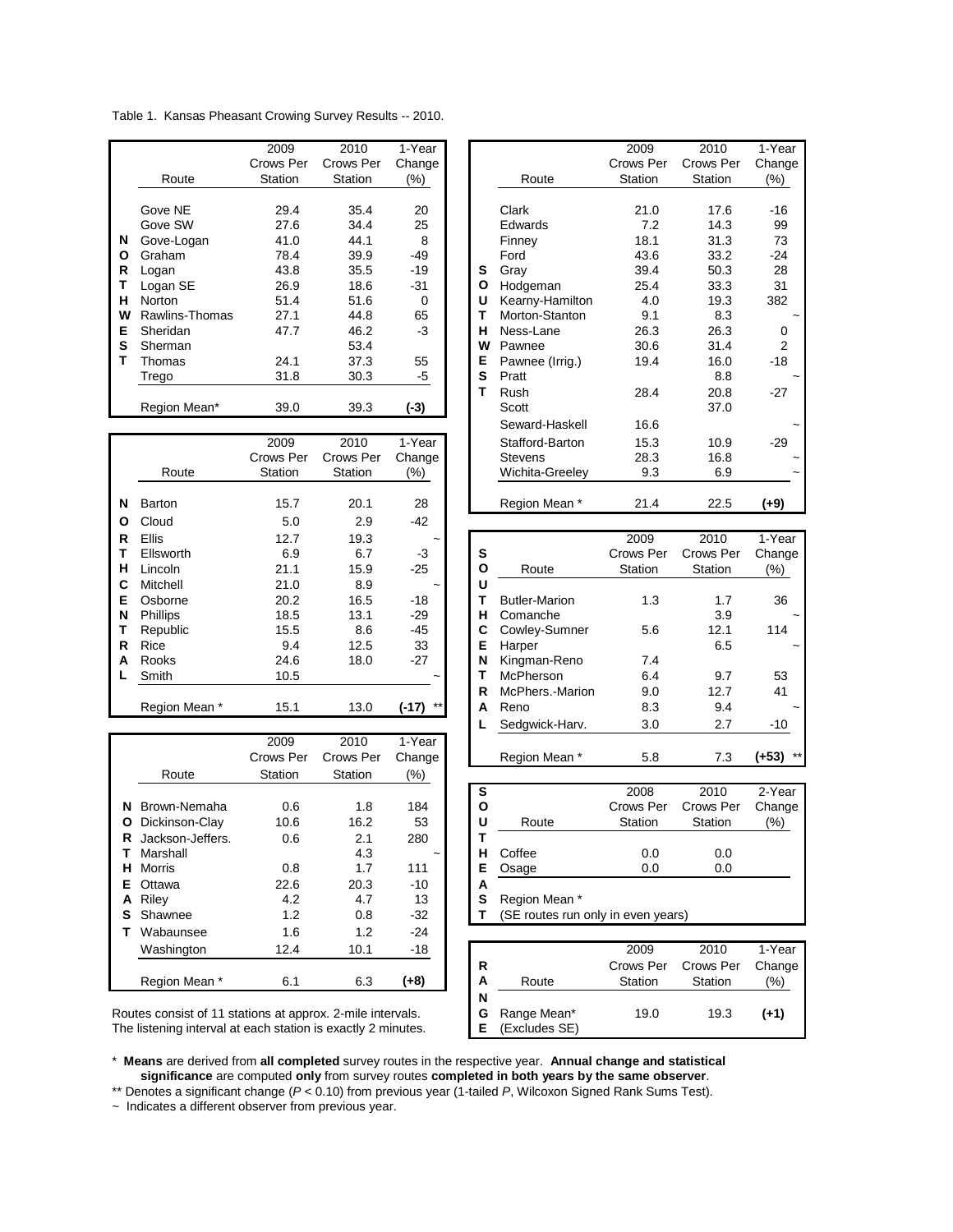# *Kansas Pheasant Crowing Survey Trends*



**(Note: Scales Differ)**